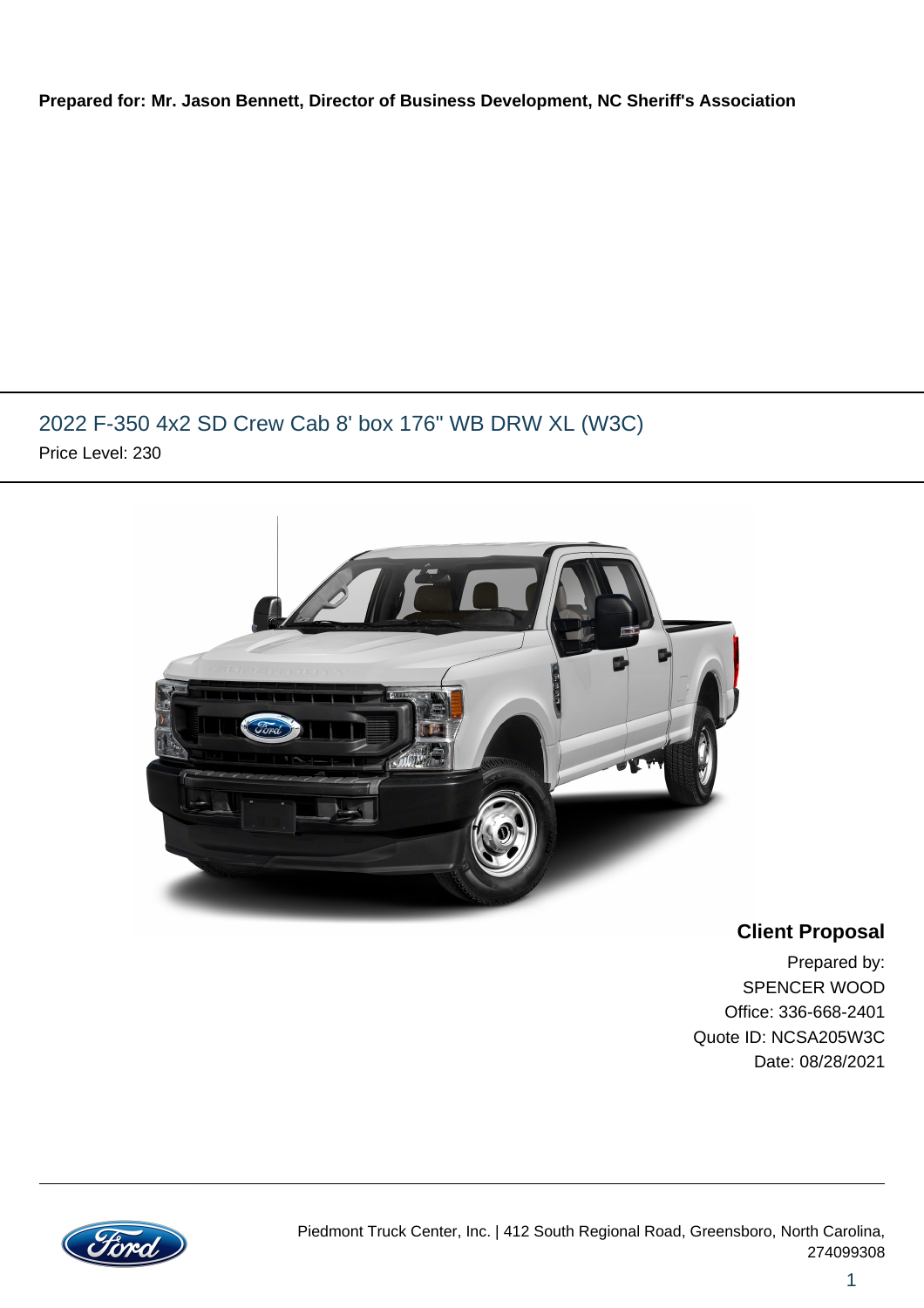Director of Business Development, NC Sheriff's Association

Prepared by: SPENCER WOOD 08/28/2021

Piedmont Truck Center, Inc. | 412 South Regional Road Greensboro North Carolina | 274099308

## 2022 F-350 4x2 SD Crew Cab 8' box 176" WB DRW XL (W3C)

Price Level: 230 | Quote ID: NCSA205W3C

| <b>As Configured Vehicle</b> |                                                                                                                                                                                                                                                                                                                                                                                                                                                                                                                                                                                                                                                                                                                                                                                                                                              |             |
|------------------------------|----------------------------------------------------------------------------------------------------------------------------------------------------------------------------------------------------------------------------------------------------------------------------------------------------------------------------------------------------------------------------------------------------------------------------------------------------------------------------------------------------------------------------------------------------------------------------------------------------------------------------------------------------------------------------------------------------------------------------------------------------------------------------------------------------------------------------------------------|-------------|
| <b>Code</b>                  | <b>Description</b>                                                                                                                                                                                                                                                                                                                                                                                                                                                                                                                                                                                                                                                                                                                                                                                                                           | <b>MSRP</b> |
| <b>Base Vehicle</b>          |                                                                                                                                                                                                                                                                                                                                                                                                                                                                                                                                                                                                                                                                                                                                                                                                                                              |             |
| W <sub>3</sub> C             | Base Vehicle Price (W3C)                                                                                                                                                                                                                                                                                                                                                                                                                                                                                                                                                                                                                                                                                                                                                                                                                     | \$41,750.00 |
| <b>Packages</b>              |                                                                                                                                                                                                                                                                                                                                                                                                                                                                                                                                                                                                                                                                                                                                                                                                                                              |             |
| 620A                         | Order Code 620A                                                                                                                                                                                                                                                                                                                                                                                                                                                                                                                                                                                                                                                                                                                                                                                                                              | N/C         |
|                              | Includes:<br>- Engine: 6.2L 2-Valve SOHC EFI NA V8 Flex-Fuel<br>- Transmission: TorqShift 10-Speed Automatic<br>Includes SelectShift and selectable drive modes: normal, tow/haul, eco, deep sand/snow and<br>slippery.<br>- Limited Slip w/3.73 Axle Ratio<br>- GVWR: 14,000 lb Payload Package<br>- Tires: LT245/75Rx17E BSW A/S (6)<br>Spare may not be the same as road tire.<br>- Wheels: 17" Argent Painted Steel<br>Hub covers/center ornaments not included.<br>- HD Vinyl 40/20/40 Split Bench Seat<br>Includes center armrest, cupholder, storage and driver's side manual lumbar.<br>- Radio: AM/FM Stereo w/MP3 Player<br>Includes 4 speakers.<br>- SYNC Communications & Entertainment System<br>Includes enhanced voice recognition with 911 Assist, 4.2" LCD center stack screen, AppLink and<br>1 smart-charging USB-C port. |             |
| <b>Powertrain</b>            |                                                                                                                                                                                                                                                                                                                                                                                                                                                                                                                                                                                                                                                                                                                                                                                                                                              |             |
| 996                          | Engine: 6.2L 2-Valve SOHC EFI NA                                                                                                                                                                                                                                                                                                                                                                                                                                                                                                                                                                                                                                                                                                                                                                                                             | Included    |
|                              | V8 Flex-Fuel                                                                                                                                                                                                                                                                                                                                                                                                                                                                                                                                                                                                                                                                                                                                                                                                                                 |             |
| 44G                          | Transmission: TorqShift 10-Speed                                                                                                                                                                                                                                                                                                                                                                                                                                                                                                                                                                                                                                                                                                                                                                                                             | Included    |
|                              | Automatic<br>Includes SelectShift and selectable drive modes: normal, tow/haul, eco, deep sand/snow and<br>slippery.                                                                                                                                                                                                                                                                                                                                                                                                                                                                                                                                                                                                                                                                                                                         |             |
| X3L                          | Limited Slip w/3.73 Axle Ratio                                                                                                                                                                                                                                                                                                                                                                                                                                                                                                                                                                                                                                                                                                                                                                                                               | Included    |
| <b>STDGV</b>                 | GVWR: 14,000 lb Payload Package                                                                                                                                                                                                                                                                                                                                                                                                                                                                                                                                                                                                                                                                                                                                                                                                              | Included    |
| <b>Wheels &amp; Tires</b>    |                                                                                                                                                                                                                                                                                                                                                                                                                                                                                                                                                                                                                                                                                                                                                                                                                                              |             |
| TD <sub>8</sub>              | Tires: LT245/75Rx17E BSW A/S (6)<br>Spare may not be the same as road tire.                                                                                                                                                                                                                                                                                                                                                                                                                                                                                                                                                                                                                                                                                                                                                                  | Included    |
| 64K                          | Wheels: 17" Argent Painted Steel<br>Hub covers/center ornaments not included.                                                                                                                                                                                                                                                                                                                                                                                                                                                                                                                                                                                                                                                                                                                                                                | Included    |
| <b>Seats &amp; Seat Trim</b> |                                                                                                                                                                                                                                                                                                                                                                                                                                                                                                                                                                                                                                                                                                                                                                                                                                              |             |
| A                            | HD Vinyl 40/20/40 Split Bench Seat<br>Includes center armrest, cupholder, storage and driver's side manual lumbar.                                                                                                                                                                                                                                                                                                                                                                                                                                                                                                                                                                                                                                                                                                                           | Included    |

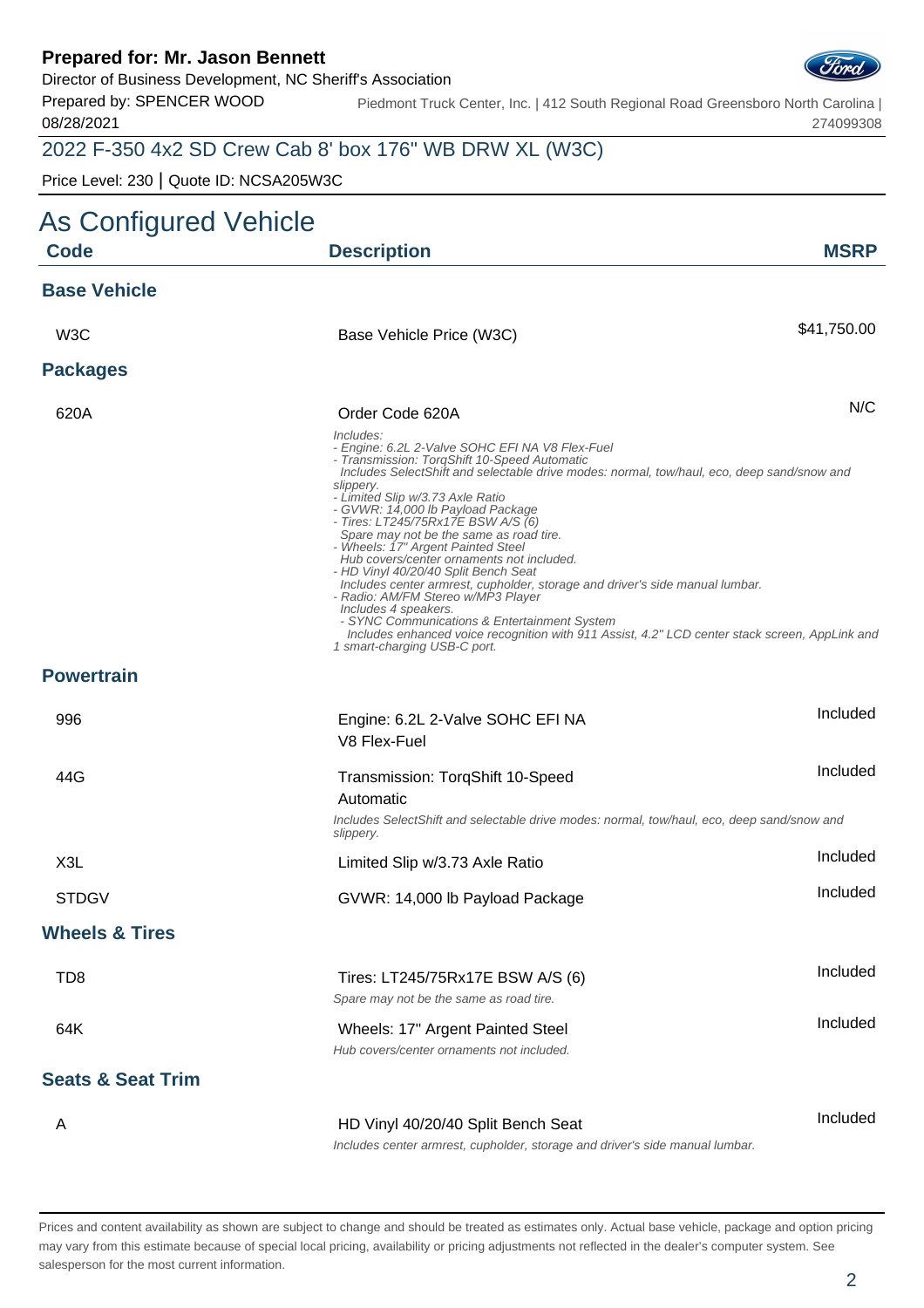Director of Business Development, NC Sheriff's Association

Prepared by: SPENCER WOOD 08/28/2021

Piedmont Truck Center, Inc. | 412 South Regional Road Greensboro North Carolina | 274099308

## 2022 F-350 4x2 SD Crew Cab 8' box 176" WB DRW XL (W3C)

Price Level: 230 | Quote ID: NCSA205W3C

## As Configured Vehicle (cont'd) **Code Description MSRP Other Options** 176WB 176" Wheelbase STD PAINT **STD** Monotone Paint Application 587 **Radio: AM/FM Stereo w/MP3 Player** 10 Communication of the Uncluded Includes 4 speakers. Includes: - SYNC Communications & Entertainment System Includes enhanced voice recognition with 911 Assist, 4.2" LCD center stack screen, AppLink and 1 smart-charging USB-C port. **Emissions** 425 **50-State Emissions System** System STD **Interior Color** AS 01 Medium Earth Gray Note 2012 and 2012 MC **Exterior Color** Z1\_01 Oxford White N/C SUBTOTAL \$41,750.00 Destination Charge  $$1,695.00$ TOTAL \$43,445.00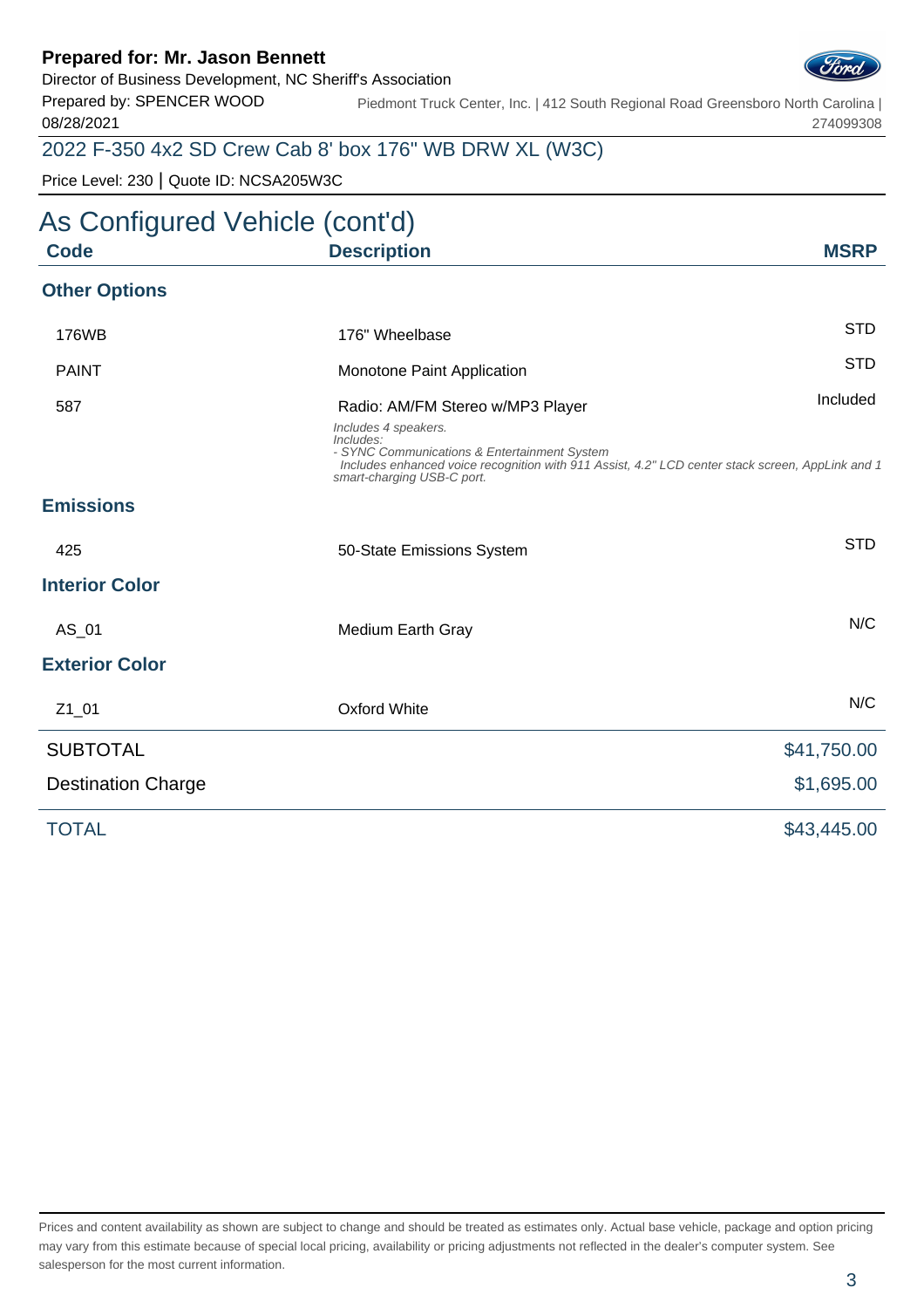Prepared by: SPENCER WOOD



274099308

08/28/2021 2022 F-350 4x2 SD Crew Cab 8' box 176" WB DRW XL (W3C)

Price Level: 230 | Quote ID: NCSA205W3C

# Selected Equip & Specs

#### **Dimensions**

• Exterior length: 266.2" • Cab to axle: 56.1" • Exterior width: 96.0" • Exterior height: 77.9" • Wheelbase: 176.0" • Front track: 69.1" • Rear track: 74.7" • Turning radius: 29.8' • Rear tire outside width: 95.9" • Min ground clearance: 7.8" • Front legroom: 43.9" • Rear legroom: 43.6" • Front headroom: 40.8" • Rear headroom: 40.4" • Front hiproom: 62.5" • Rear hiproom: 64.7" • Front shoulder room: 66.7" • Rear shoulder room: 65.9" • Passenger volume: 131.7cu.ft. • Approach angle: 18.5 deg • Departure angle: 20.9 deg • Cargo volume: 52.1cu.ft. • Maximum cargo volume: 52.1cu.ft. • Box length: 98.1"

Piedmont Truck Center, Inc. | 412 South Regional Road Greensboro North Carolina |

#### **Powertrain**

• 385hp 6.2L SOHC 16 valve V-8 engine with variable valve control, SMPI • Recommended fuel : regular unleaded • federal • TorqShift 10 speed automatic transmission with overdrive • Rear-wheel drive • Limited slip differential • Fuel Economy Cty: N/A • Fuel Economy Highway: N/A

#### **Suspension/Handling**

• Front Twin I-Beam independent suspension with anti-roll bar, HD shocks • Rear rigid axle leaf spring suspension with anti-roll bar, HD shocks • Firm ride Suspension • Hydraulic power-assist re-circulating ball Steering • Front and rear 17 x 6.5 argent steel wheels • LT245/75SR17 EBSW AS front and rear tires • Dual rear wheels

#### **Body Exterior**

• 4 doors • Conventional left rear passenger • Conventional right rear passenger • Driver and passenger , manual folding door mirrors • Black door mirrors • Black bumpers • Class V trailer hitch with with brake controller and trailer sway control • Bed-rail protectors • Trailer harness • Box style: regular • Clearcoat paint • Front and rear 17 x 6.5 wheels • 2 front tow hook(s)

#### **Convenience**

• Manual air conditioning with air filter • Manual windows • Manual door locks • Manual tilt steering wheel • Manual telescopic steering wheel • Day-night rearview mirror • FordPass Connect 4G internet access • 911 Assist emergency SOS • Wireless phone connectivity • AppLink smart device integration • 2 1st row LCD monitors • Front and rear cupholders • Passenger visor mirror • Full overhead console

#### **Seats and Trim**

• Seating capacity of 6 • Front 40-20-40 split-bench seat • 4-way driver seat adjustment • Manual driver lumbar support • 4-way passenger seat adjustment • Centre front armrest with storage • 60-40 folding rear split-bench seat

#### **Entertainment Features**

• AM/FM stereo radio • SYNC external memory control • Steering wheel mounted radio controls • 4 speakers • Streaming audio • Fixed antenna

#### **Lighting, Visibility and Instrumentation**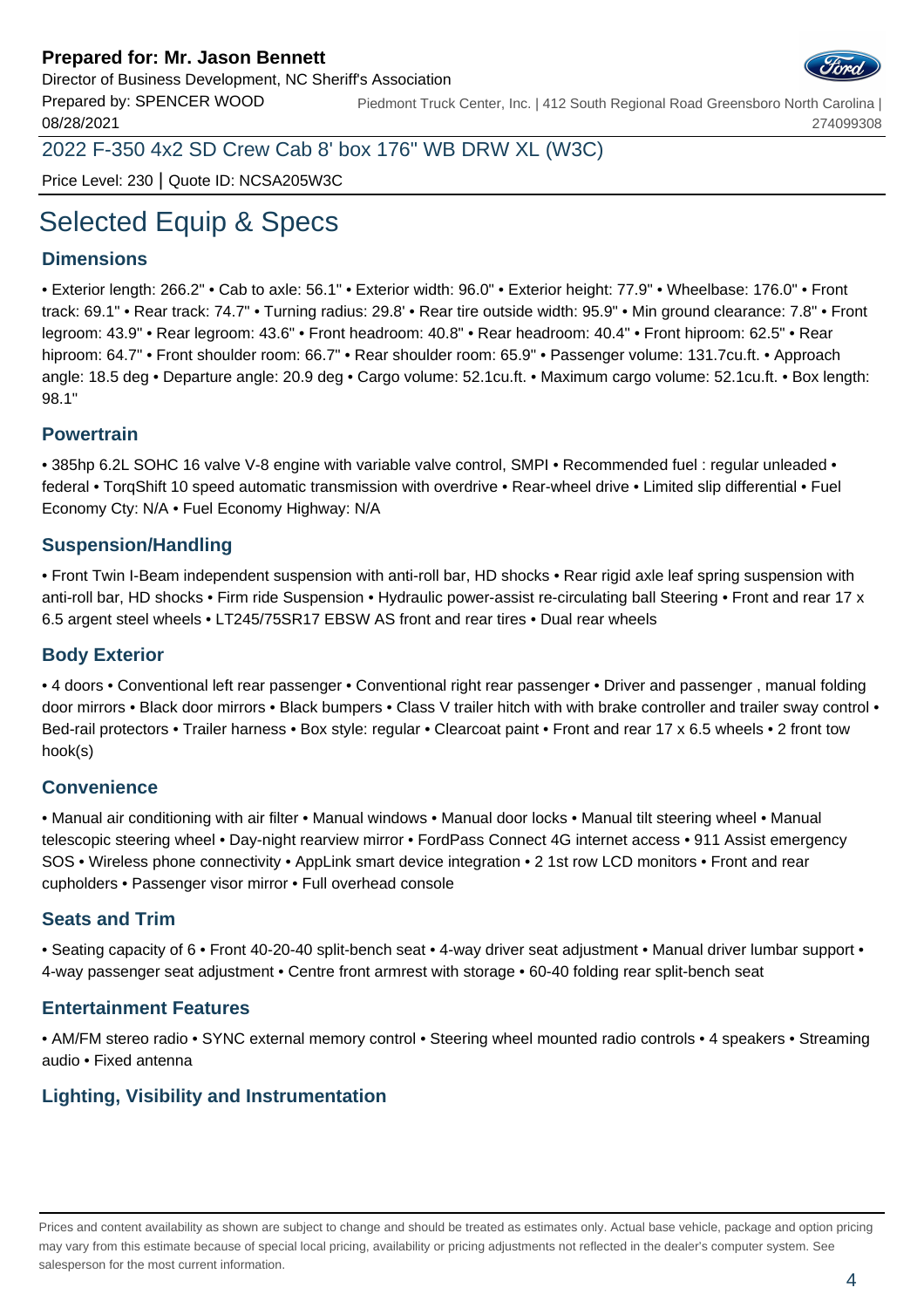#### Director of Business Development, NC Sheriff's Association

Prepared by: SPENCER WOOD 08/28/2021 Piedmont Truck Center, Inc. | 412 South Regional Road Greensboro North Carolina | 274099308

2022 F-350 4x2 SD Crew Cab 8' box 176" WB DRW XL (W3C)

Price Level: 230 | Quote ID: NCSA205W3C

## Selected Equip & Specs (cont'd)

• Halogen aero-composite headlights • Delay-off headlights • Auto on/off headlights • Variable intermittent front windshield wipers • Light tinted windows • Front and rear reading lights • Tachometer • Oil pressure gauge • Compass • Outside temperature display • Camera(s) - rear • Low tire pressure warning • Trip computer • Trip odometer

#### **Safety and Security**

• 4-wheel ABS brakes • Brake assist with hill hold control • 4-wheel disc brakes • AdvanceTrac w/Roll Stability Control Electronic stability control • Driveline traction control • Dual front impact airbag supplemental restraint system • Dual seat mounted side impact airbag supplemental restraint system • Safety Canopy System curtain 1st and 2nd row overhead airbag supplemental restraint system • Manual door locks • SecuriLock immobilizer • MyKey restricted driving mode • Manually adjustable front head restraints • 3 manually adjustable rear head restraints

#### **Dimensions**

#### General Weights

|                                                                                                                                                                                                                                | 6,967 lbs.<br>6,960 lbs. |                                                                               | 14,000 lbs.              |
|--------------------------------------------------------------------------------------------------------------------------------------------------------------------------------------------------------------------------------|--------------------------|-------------------------------------------------------------------------------|--------------------------|
| <b>Front Weights</b>                                                                                                                                                                                                           |                          |                                                                               |                          |
|                                                                                                                                                                                                                                | 4,700 lbs.               | Front curb weight <b>Exercised Street and Street Street Street</b> 3,776 lbs. |                          |
| Front axle capacity <b>Exercise 2008</b> . 5,250 lbs.<br>Front tire/wheel capacity <b>Example 20 Set 10</b> S, 820 lbs.                                                                                                        |                          | Front spring rating <b>Exercise 2008</b> and 2,700 lbs.                       |                          |
| <b>Rear Weights</b>                                                                                                                                                                                                            |                          |                                                                               |                          |
|                                                                                                                                                                                                                                |                          |                                                                               | 3,191 lbs.               |
| Rear axle capacity <b>Exercise 2008</b> 10.000 MS.                                                                                                                                                                             |                          | Rear spring rating <b>Exercise 2000</b> lbs.                                  |                          |
| <b>Trailering Type</b>                                                                                                                                                                                                         |                          |                                                                               |                          |
| Type Regular                                                                                                                                                                                                                   |                          |                                                                               | Yes                      |
| Class No. 1996. In the contract of the contract of the contract of the contract of the contract of the contract of the contract of the contract of the contract of the contract of the contract of the contract of the contrac |                          |                                                                               | Yes                      |
| Brake controller <b>Election Controller</b> Yes                                                                                                                                                                                |                          | Trailer sway control management and control to the control of                 | Yes                      |
| <b>General Trailering</b>                                                                                                                                                                                                      |                          |                                                                               |                          |
| 5th-wheel towing capacity 12500 lbs.<br>Towing capacity <b>Constitution Communist Communist 12500 lbs.</b>                                                                                                                     |                          | Gooseneck towing capacity <b>Cooseneck</b>                                    | 12500 lbs.<br>20000 lbs. |
| <b>Fuel Tank type</b>                                                                                                                                                                                                          |                          |                                                                               |                          |
|                                                                                                                                                                                                                                | 48 gal.                  |                                                                               |                          |
| <b>Off Road</b>                                                                                                                                                                                                                |                          |                                                                               |                          |
| Approach angle manuscripture and 18 deg                                                                                                                                                                                        |                          | Departure angle <b>contract to the contract of the Departure angle</b>        |                          |
| Ramp breakover angle<br>Load floor height Material Account 24 "                                                                                                                                                                |                          | Min ground clearance <b>construction and provided</b>                         | 8"                       |
| <b>Exterior cargo</b>                                                                                                                                                                                                          |                          |                                                                               |                          |
|                                                                                                                                                                                                                                | $98.1$ "                 |                                                                               | $50.5$ "                 |

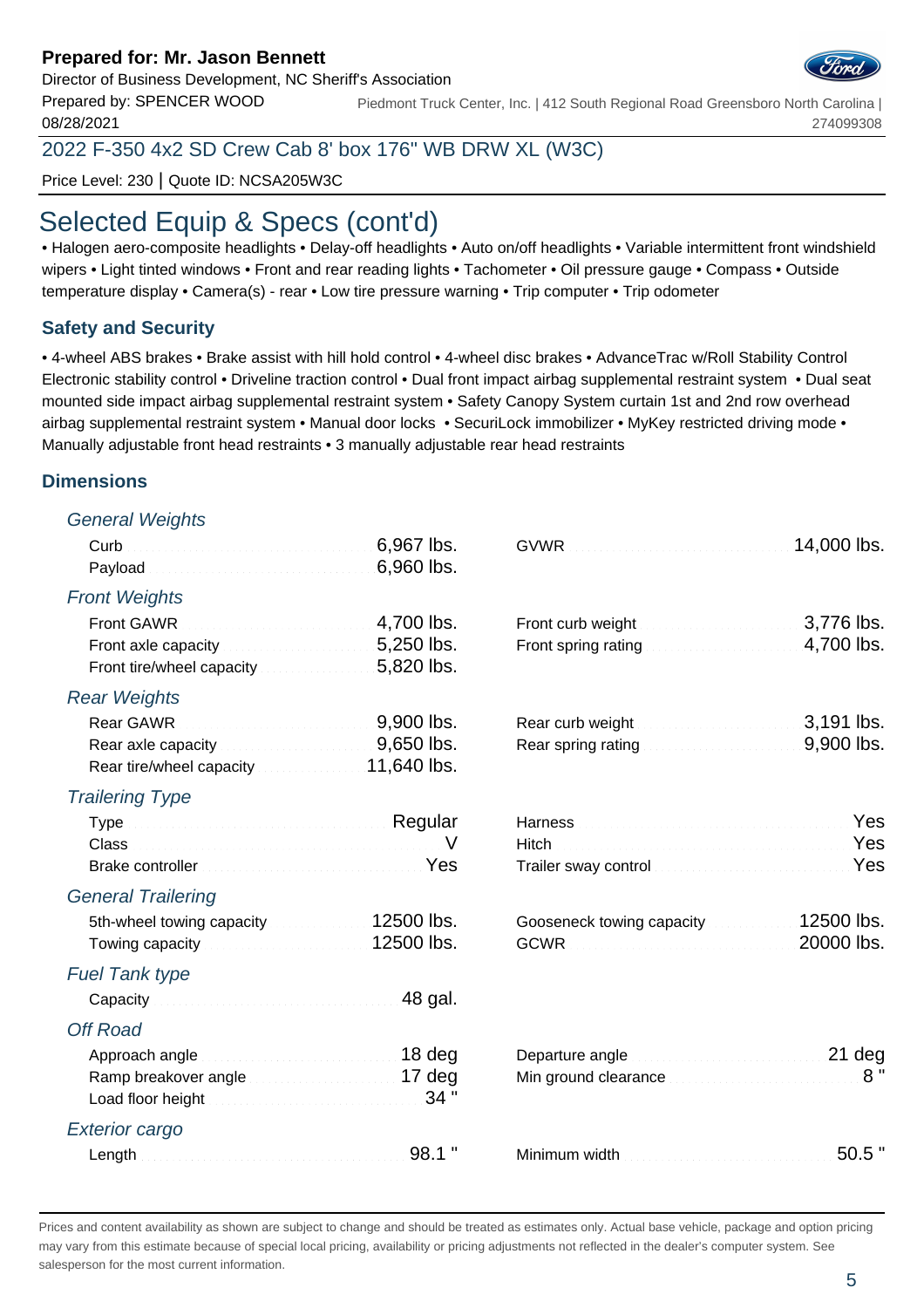Director of Business Development, NC Sheriff's Association

Prepared by: SPENCER WOOD 08/28/2021

Piedmont Truck Center, Inc. | 412 South Regional Road Greensboro North Carolina | 274099308

## 2022 F-350 4x2 SD Crew Cab 8' box 176" WB DRW XL (W3C)

Price Level: 230 | Quote ID: NCSA205W3C

# Selected Equip & Specs (cont'd)

| Volume value of the contract of the contract of the value of the value of the value of the value of the value of the value of the value of the value of the value of the value of the value of the value of the value of the v       |                                                                                               |       |
|--------------------------------------------------------------------------------------------------------------------------------------------------------------------------------------------------------------------------------------|-----------------------------------------------------------------------------------------------|-------|
| Maximum width <b>Exercise Contract Contract Contract Contract Contract Contract Contract Contract Control Contract Contract Contract Contract Contract Contract Contract Contract Contract Contract Contract Contract Contract C</b> | Tailgate width $\frac{1}{2}$ . The set of the set of the set of the set of $\sim$ 60.5 $\,$ " |       |
| Interior cargo                                                                                                                                                                                                                       |                                                                                               |       |
|                                                                                                                                                                                                                                      |                                                                                               | - - - |

| Cargo volume <b>contract to the Cargo volume</b> 52.1 cu.ft. |  |  |  |  |
|--------------------------------------------------------------|--|--|--|--|
|                                                              |  |  |  |  |

| Pickup box depth $\qquad \qquad \qquad 21.1$ "                                           |  |
|------------------------------------------------------------------------------------------|--|
| Tailgate width $\frac{1}{2}$ . The contribution of the contribution of $60.5$ $^{\circ}$ |  |
|                                                                                          |  |

| Cargo volume <b>contract to the Cargo volume</b> 52.1 cu.ft. | Maximum cargo volume <b>contracts</b> 52.1 cu.ft. |  |
|--------------------------------------------------------------|---------------------------------------------------|--|
|                                                              |                                                   |  |

#### **Powertrain**

#### Engine Type

| Block material <b>Election Contract Contract of the United States and Iron</b> |                                                           | Cylinders Martin March 1999 (No. 1999) |                                         |
|--------------------------------------------------------------------------------|-----------------------------------------------------------|----------------------------------------|-----------------------------------------|
| Head material <b>Constitution Communist Communist Properties</b>               |                                                           |                                        | Ignition <b>Spark</b>                   |
|                                                                                | Injection <b>Constitution Constitution</b> Sequential MPI |                                        |                                         |
| Orientation <b>Construction Construction Construction</b>                      |                                                           |                                        | Recommended fuel Regular unleaded       |
|                                                                                |                                                           |                                        | Valvetrain Material Account of the SOHC |
| Variable valve control with a substitution of Yes                              |                                                           |                                        |                                         |
|                                                                                |                                                           |                                        |                                         |

#### Engine Spec

| Bore         | Compression ratio<br>the contract of the contract of the contract of the contract of the contract of the contract of the contract of the |  |
|--------------|------------------------------------------------------------------------------------------------------------------------------------------|--|
| Displacement |                                                                                                                                          |  |

#### Engine Power

| SAEJ1349 AUG2004 compliantYes |  |  |
|-------------------------------|--|--|
| Torque 430 ft.-lb @ 3,800 RPM |  |  |

#### **Alternator**

| Amps |  |
|------|--|
|------|--|

#### **Battery**

| Run down protection Material Account Pes |  |
|------------------------------------------|--|

#### **Transmission**

| Electronic control entropy and the set of the Second Pressure of the Second Pressure of the Second Pressure of the Second Pressure of the Second Pressure of the Second Pressure of the Second Pressure of the Second Pressure |  | Yes |
|--------------------------------------------------------------------------------------------------------------------------------------------------------------------------------------------------------------------------------|--|-----|
| Overdrive <b>Constitution Constitution Constitution</b> Pes                                                                                                                                                                    |  |     |
| <b>Type</b>                                                                                                                                                                                                                    |  |     |

#### Transmission Gear Ratios

|                            |                          | 985 |
|----------------------------|--------------------------|-----|
| 3rd 2.146                  |                          |     |
|                            |                          |     |
|                            |                          |     |
|                            |                          |     |
| Reverse Gear ratios        |                          |     |
| <b>Transmission Extras</b> |                          |     |
| Driver selectable mode     | Sequential shift control |     |

| Driver selectable mode |  |
|------------------------|--|
| Regular duty           |  |

| Cylinders <b>Cylinders</b> (2008) 2014 11:30 Monetary 10:48 |  |
|-------------------------------------------------------------|--|
| gnition Spark                                               |  |
|                                                             |  |
| Recommended fuel Regular unleaded                           |  |
| Valvetrain Material Communication of SOHC                   |  |

| Compression ratio |  |
|-------------------|--|
| Stroke 3.74"      |  |

|  | 385 HP @ 5,750 RPM |
|--|--------------------|
|  |                    |

|  | Cold cranking amps <b>Cold cranking</b> amps and continuum and cold cranking amps and continuum and cold continuum and continuum and continuum and continuum and continuum and continuum and continuum and continuum and continuum |  |
|--|------------------------------------------------------------------------------------------------------------------------------------------------------------------------------------------------------------------------------------|--|
|--|------------------------------------------------------------------------------------------------------------------------------------------------------------------------------------------------------------------------------------|--|

|  |  |  | Lock-up <b>contract the contract of the contract of the contract of the contract of the contract of the contract of the contract of the contract of the contract of the contract of the contract of the contract of the contract</b> |  |
|--|--|--|--------------------------------------------------------------------------------------------------------------------------------------------------------------------------------------------------------------------------------------|--|
|  |  |  |                                                                                                                                                                                                                                      |  |

| 2.985                                    |  |
|------------------------------------------|--|
|                                          |  |
| 6th <b>Contract Communications</b> 1.275 |  |
|                                          |  |
|                                          |  |
|                                          |  |

| Driver selectable mode <b>Committee Controllers</b> Yes | Sequential shift control SelectShift |  |
|---------------------------------------------------------|--------------------------------------|--|
|---------------------------------------------------------|--------------------------------------|--|

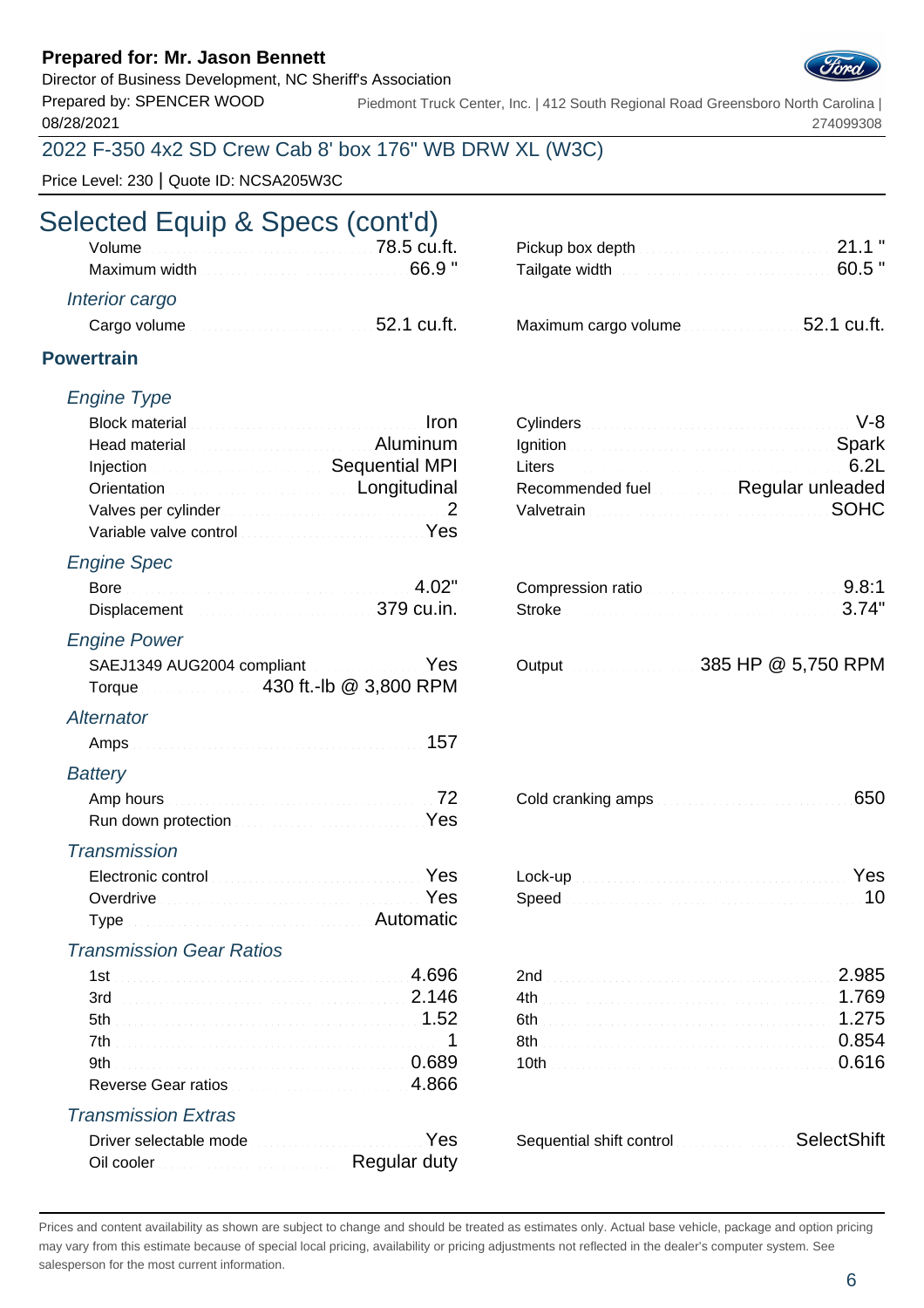### Director of Business Development, NC Sheriff's Association



Prepared by: SPENCER WOOD 08/28/2021 Piedmont Truck Center, Inc. | 412 South Regional Road Greensboro North Carolina | 274099308

2022 F-350 4x2 SD Crew Cab 8' box 176" WB DRW XL (W3C)

Price Level: 230 | Quote ID: NCSA205W3C

# Selected Equip & Specs (cont'd)

| Drive Type                        |                                                                                                                |                                                                                                                                                                                                                                |                  |
|-----------------------------------|----------------------------------------------------------------------------------------------------------------|--------------------------------------------------------------------------------------------------------------------------------------------------------------------------------------------------------------------------------|------------------|
|                                   | Type Manuscript Alear-wheel                                                                                    |                                                                                                                                                                                                                                |                  |
| <b>Drive Feature</b>              |                                                                                                                |                                                                                                                                                                                                                                |                  |
|                                   | Limited slip differential Mechanical                                                                           |                                                                                                                                                                                                                                | <b>Driveline</b> |
| <b>Drive Axle</b>                 |                                                                                                                |                                                                                                                                                                                                                                |                  |
|                                   | Ratio 3.73                                                                                                     |                                                                                                                                                                                                                                |                  |
| Exhaust                           |                                                                                                                |                                                                                                                                                                                                                                |                  |
|                                   | Material Material And Material Material Material Material Material Material Material Material Material Materia |                                                                                                                                                                                                                                | Single           |
| <b>Emissions</b>                  |                                                                                                                |                                                                                                                                                                                                                                |                  |
|                                   | CARB <b>CARB CARB</b>                                                                                          |                                                                                                                                                                                                                                |                  |
| fuel Economy                      |                                                                                                                |                                                                                                                                                                                                                                |                  |
|                                   | Fuel type <b>Constitution of the Constitution Casoline</b>                                                     |                                                                                                                                                                                                                                |                  |
| <b>Fuel Economy (Alternate 1)</b> |                                                                                                                |                                                                                                                                                                                                                                |                  |
|                                   | E85                                                                                                            |                                                                                                                                                                                                                                |                  |
| <b>Acceleration</b>               |                                                                                                                |                                                                                                                                                                                                                                |                  |
|                                   |                                                                                                                |                                                                                                                                                                                                                                |                  |
| 1/4 Mile                          |                                                                                                                |                                                                                                                                                                                                                                |                  |
|                                   |                                                                                                                |                                                                                                                                                                                                                                | 89 mph           |
| <b>Skid Pad</b>                   |                                                                                                                |                                                                                                                                                                                                                                |                  |
|                                   | Lateral acceleration (g) <b>Exercise 2008</b> 0.6                                                              |                                                                                                                                                                                                                                |                  |
| <b>Slalom</b>                     |                                                                                                                |                                                                                                                                                                                                                                |                  |
|                                   |                                                                                                                |                                                                                                                                                                                                                                |                  |
| <b>Driveability</b>               |                                                                                                                |                                                                                                                                                                                                                                |                  |
| <b>Brakes</b>                     |                                                                                                                |                                                                                                                                                                                                                                |                  |
| ABS                               | 4-wheel                                                                                                        | ABS channels with a continuum and a continuum of the continuum of the continuum of the continuum of the continuum of the continuum of the continuum of the continuum of the continuum of the continuum of the continuum of the |                  |
|                                   | Type manufacturers and all 4-wheel disc                                                                        | Vented discs                                                                                                                                                                                                                   | Front and rear   |
| <b>Brake Assistance</b>           |                                                                                                                |                                                                                                                                                                                                                                |                  |
|                                   | Yes                                                                                                            |                                                                                                                                                                                                                                | Yes              |
| <b>Suspension Control</b>         |                                                                                                                |                                                                                                                                                                                                                                |                  |
|                                   |                                                                                                                | Electronic stability control Stability control with<br>anti-roll                                                                                                                                                               |                  |
| <b>Front Suspension</b>           |                                                                                                                |                                                                                                                                                                                                                                |                  |
| Independence                      | Twin I-Beam independent                                                                                        |                                                                                                                                                                                                                                | Regular          |
|                                   |                                                                                                                |                                                                                                                                                                                                                                |                  |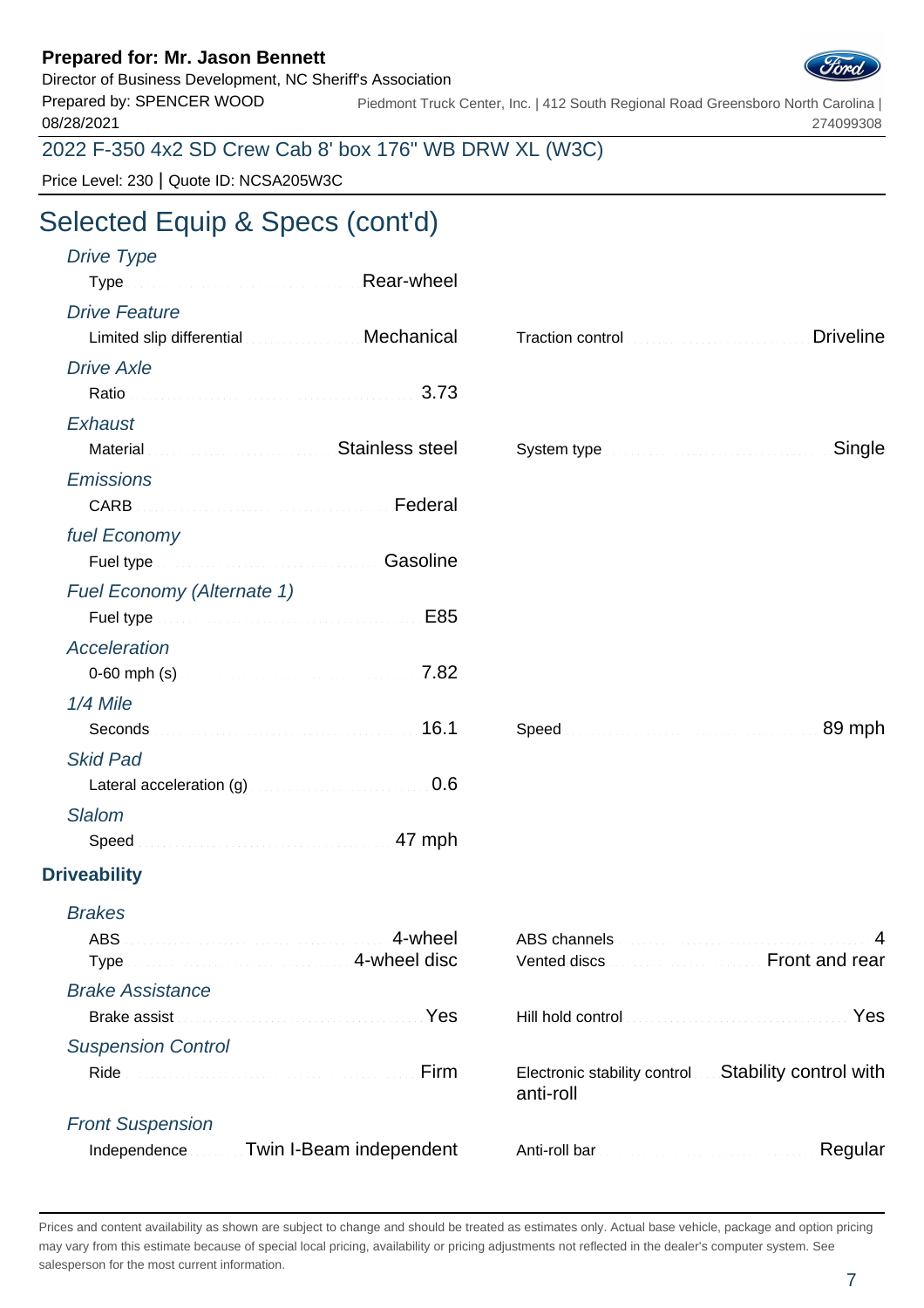Director of Business Development, NC Sheriff's Association



Prepared by: SPENCER WOOD 08/28/2021 Piedmont Truck Center, Inc. | 412 South Regional Road Greensboro North Carolina | 274099308

### 2022 F-350 4x2 SD Crew Cab 8' box 176" WB DRW XL (W3C)

Price Level: 230 | Quote ID: NCSA205W3C

# Selected Equip & Specs (cont'd)

| <b>Front Spring</b><br>Coil                                  | Regular                                       |
|--------------------------------------------------------------|-----------------------------------------------|
| <b>Front Shocks</b>                                          |                                               |
|                                                              |                                               |
|                                                              |                                               |
| <b>Rear Suspension</b>                                       |                                               |
| Independence <b>Manual Community Rigid axle</b>              |                                               |
| <b>Rear Spring</b>                                           |                                               |
|                                                              | HD                                            |
| <b>Rear Shocks</b>                                           |                                               |
| HD                                                           |                                               |
| <b>Steering</b>                                              |                                               |
| Activation <b>Exercise 2018</b> Hydraulic power-assist       | Type <b>Manufacturers</b> Re-circulating ball |
| <b>Steering Specs</b>                                        |                                               |
| 2                                                            |                                               |
| <b>Exterior</b>                                              |                                               |
| <b>Front Wheels</b>                                          |                                               |
| Diameter Manual Communication of the United States of Tables | 6.50"                                         |
| <b>Rear Wheels</b>                                           |                                               |
| Diameter Manual Manual Manual Manual Manual Manual 17"       | 6.50"                                         |
| Dual Nest New Yes                                            |                                               |
| <b>Spare Wheels</b>                                          |                                               |
| <b>Steel</b><br>Wheel material communications and containing |                                               |
| <b>Front and Rear Wheels</b>                                 |                                               |
| Appearance Automatics Argent                                 | <b>Steel</b>                                  |
| <b>Front Tires</b>                                           |                                               |
| Aspect                                                       | 17"                                           |
| <b>BSW</b><br>Sidewalls                                      | Speed                                         |
| AS.<br>Tread<br>Width                                        |                                               |
| 645<br><b>RPM</b>                                            |                                               |
| <b>Rear Tires</b>                                            |                                               |
| 75<br>Aspect                                                 | 17"                                           |
| <b>BSW</b><br><b>Sidewalls</b>                               | Speed                                         |
| Tread AS                                                     |                                               |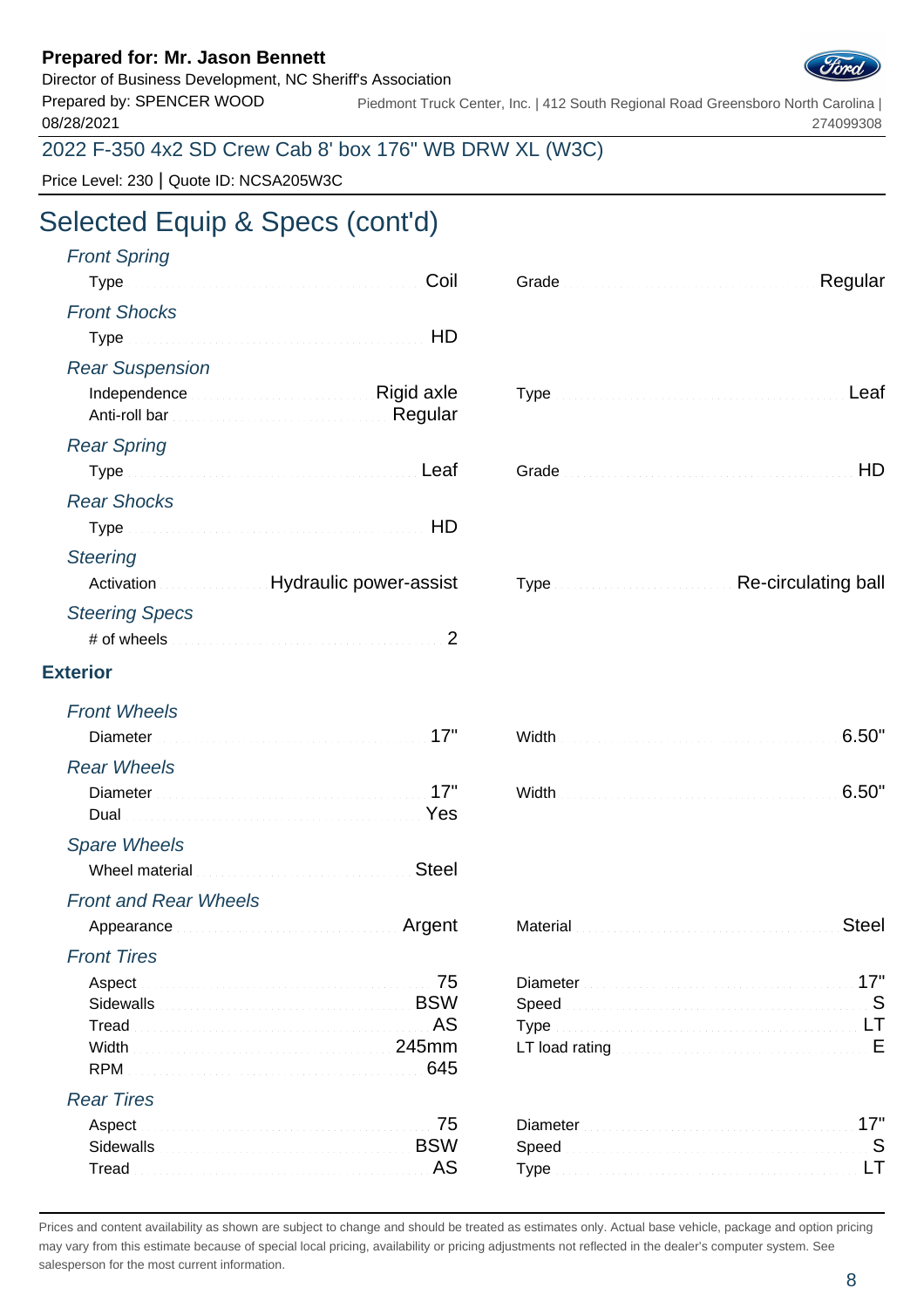#### Director of Business Development, NC Sheriff's Association



Prepared by: SPENCER WOOD 08/28/2021 Piedmont Truck Center, Inc. | 412 South Regional Road Greensboro North Carolina | 274099308

### 2022 F-350 4x2 SD Crew Cab 8' box 176" WB DRW XL (W3C)

Price Level: 230 | Quote ID: NCSA205W3C

## Selected Equip & Specs (cont'd)

| Width Miller Communication of the 245mm                                                    | 645            | LT load rating <b>Exercise Contract Contract Contract Contract Contract Contract Contract Contract Contract Contract Contract Contract Contract Contract Contract Contract Contract Contract Contract Contract Contract Contract</b> |           |
|--------------------------------------------------------------------------------------------|----------------|--------------------------------------------------------------------------------------------------------------------------------------------------------------------------------------------------------------------------------------|-----------|
| <b>Spare Tire</b>                                                                          |                |                                                                                                                                                                                                                                      |           |
| Mount Mount Muslim Underbody w/crankdown                                                   |                |                                                                                                                                                                                                                                      | Full-size |
| <b>Wheels</b>                                                                              |                |                                                                                                                                                                                                                                      |           |
| Front track <b>Executive Contract 2008</b> 1                                               |                |                                                                                                                                                                                                                                      |           |
| Turning radius Material Communication 29.8'<br>Rear tire outside width Martin March 195.9" |                | Wheelbase Manual Communication of 176.0"                                                                                                                                                                                             |           |
| <b>Body Features</b>                                                                       |                |                                                                                                                                                                                                                                      |           |
| Body material <b>Communications</b> Aluminum                                               |                |                                                                                                                                                                                                                                      |           |
| <b>Body Doors</b>                                                                          |                |                                                                                                                                                                                                                                      |           |
|                                                                                            | $\overline{4}$ | Left rear passenger [11] Conventional                                                                                                                                                                                                |           |
| Right rear passenger Manuscond Conventional                                                |                | Cargo Cargo Cargo Cargo Cargo Cargo Cargo Cargo Cargo Cargo Cargo Cargo Cargo Cargo Cargo Cargo Cargo Cargo Ca                                                                                                                       |           |
| Pickup                                                                                     |                |                                                                                                                                                                                                                                      |           |
| Box style <b>Executive Construction Construction</b> Regular                               |                | Bed-rail protectors <b>Constitution Constitution</b> Yes                                                                                                                                                                             |           |
| <b>Exterior Dimensions</b>                                                                 |                |                                                                                                                                                                                                                                      |           |
| Length 266.2"                                                                              |                | Body width <b>Executive Control Control Control</b> Control Control Control Control Control Control Control Control Co                                                                                                               |           |
| Body height Material Communication of T7.9"                                                |                |                                                                                                                                                                                                                                      | 56.1"     |
| Frame section modulus <b>Example 2018</b> 10.7cu.in.                                       |                | Frame yield strength (psi) [19] Example 20000.0                                                                                                                                                                                      |           |
| Front bumper to Front axle <b>Exercise 2018</b> .2"                                        |                | Front bumper to back of cab <b>Section 2008</b> 151.8"                                                                                                                                                                               |           |
| <b>Safety</b>                                                                              |                |                                                                                                                                                                                                                                      |           |
| Airbags                                                                                    |                |                                                                                                                                                                                                                                      |           |
|                                                                                            | Yes            | Driver side-impact <b>Exercise Seat mounted</b>                                                                                                                                                                                      |           |
| Overhead Safety Canopy System curtain 1st<br>and 2nd row                                   |                | Passenger front-impact Material Communication of Yes                                                                                                                                                                                 |           |
| Passenger side-impact Subsequence Seat mounted                                             |                |                                                                                                                                                                                                                                      |           |
| <b>Seatbelt</b>                                                                            |                |                                                                                                                                                                                                                                      |           |
| Rear centre 3 point Manual Account of the Yes                                              |                | Height adjustable manufacturers and containing                                                                                                                                                                                       | Front     |
| <b>Security</b>                                                                            |                |                                                                                                                                                                                                                                      |           |
| Immobilizer Manuel Alexander SecuriLock                                                    |                | Restricted driving mode                                                                                                                                                                                                              | MyKey     |
| <b>Seating</b>                                                                             |                |                                                                                                                                                                                                                                      |           |
| <b>Passenger Capacity</b>                                                                  |                |                                                                                                                                                                                                                                      |           |
|                                                                                            | 6              |                                                                                                                                                                                                                                      |           |
| <b>Front Seats</b>                                                                         |                |                                                                                                                                                                                                                                      |           |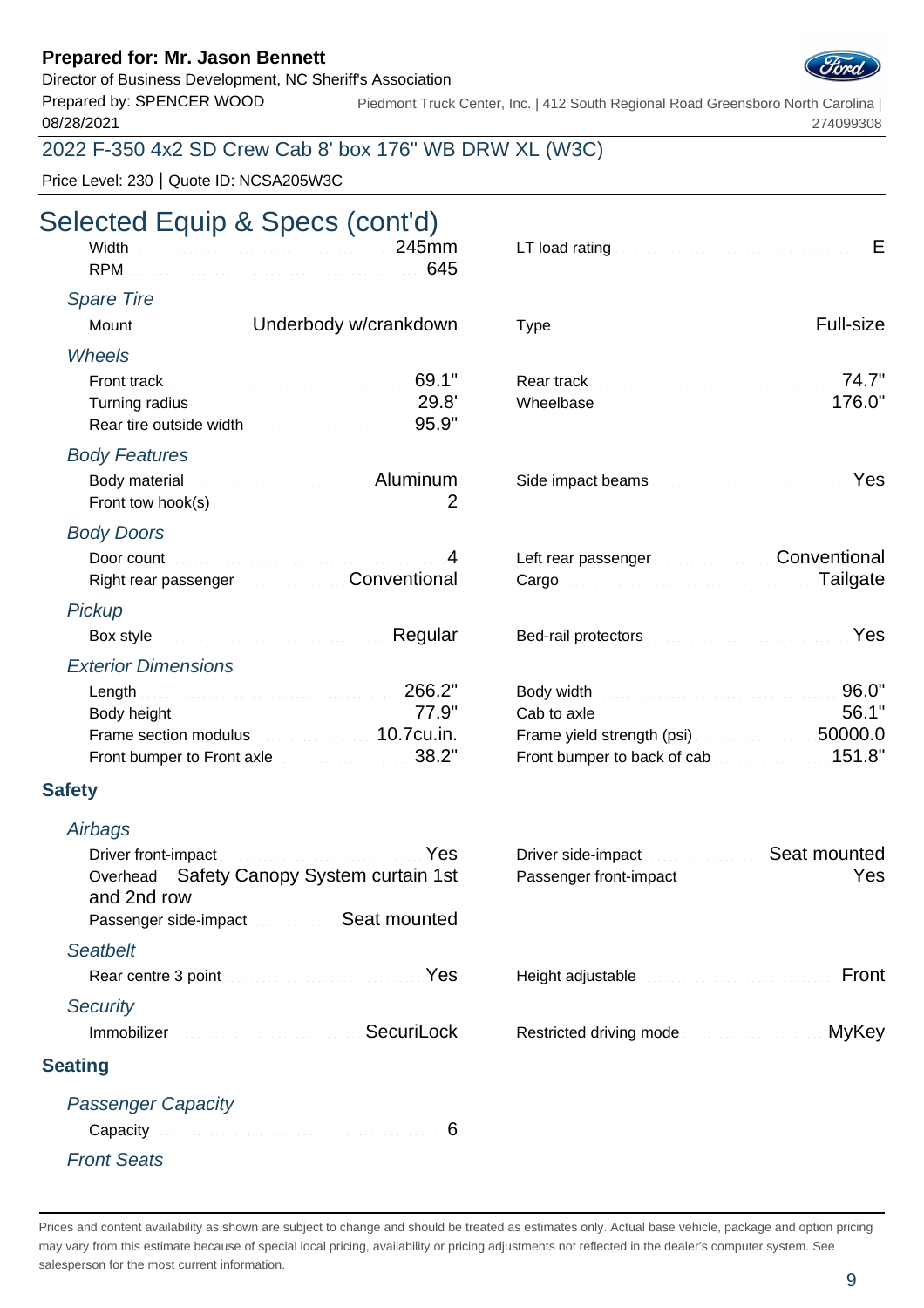Director of Business Development, NC Sheriff's Association

Prepared by: SPENCER WOOD 08/28/2021

Piedmont Truck Center, Inc. | 412 South Regional Road Greensboro North Carolina | 274099308

## 2022 F-350 4x2 SD Crew Cab 8' box 176" WB DRW XL (W3C)

Price Level: 230 | Quote ID: NCSA205W3C

# Selected Equip & Specs (cont'd)

| Split 20-20-40                                                                                                                                                                                                                      |                                     |                                             | Split-bench                                                 |
|-------------------------------------------------------------------------------------------------------------------------------------------------------------------------------------------------------------------------------------|-------------------------------------|---------------------------------------------|-------------------------------------------------------------|
| <b>Driver Seat</b>                                                                                                                                                                                                                  |                                     |                                             |                                                             |
| Fore/aft<br>Way direction control material control and the UV and May direction control material and the UV and May direct                                                                                                          | Manual Manual Andrews Manual Manual |                                             | Reclining <b>Manual</b><br>Manual                           |
| Passenger seat                                                                                                                                                                                                                      |                                     |                                             |                                                             |
| Way direction control and an article control of 4                                                                                                                                                                                   |                                     |                                             | Manual                                                      |
| <b>Front Head Restraint</b>                                                                                                                                                                                                         |                                     |                                             |                                                             |
| Control Manual Manual Manual Manual                                                                                                                                                                                                 |                                     |                                             | Adjustable                                                  |
| <b>Front Armrest</b>                                                                                                                                                                                                                |                                     |                                             |                                                             |
| Centre <b>Centre Communication</b> Pes                                                                                                                                                                                              |                                     |                                             | Yes                                                         |
| <b>Rear Seats</b>                                                                                                                                                                                                                   |                                     |                                             |                                                             |
| Descriptor Communication Control Construction Control Construction Control Construction Construction Construction Construction Construction Construction Construction Construction Construction Construction Construction Cons      |                                     |                                             | Front                                                       |
| Folding 60-40<br>Type Fixed                                                                                                                                                                                                         |                                     |                                             | Folding position <b>EDIM</b> Fold-up cushion                |
| <b>Rear Head Restraints</b>                                                                                                                                                                                                         |                                     |                                             |                                                             |
| Control Control Control Control Control Control Control Control Control Control Control Control Control Control Control Control Control Control Control Control Control Control Control Control Control Control Control Contro      |                                     |                                             | Type Manual Communication and Adjustable                    |
| <b>Front Seat Trim</b>                                                                                                                                                                                                              |                                     |                                             |                                                             |
| Material <b>Material</b> Material Account of the Minutes of the Minutes of Minutes and Minutes of Minutes of Minutes of Minutes of Minutes of Minutes and Minutes of Minutes of Minutes of Minutes of Minutes of Minutes of Minutes |                                     |                                             | Back material <b>Commission Commission Commission</b> Vinyl |
| <b>Rear Seat Trim Group</b>                                                                                                                                                                                                         |                                     |                                             |                                                             |
|                                                                                                                                                                                                                                     | Vinyl                               | Back material communications and containing | Carpet                                                      |
|                                                                                                                                                                                                                                     |                                     |                                             |                                                             |

### **Convenience**

AC And Heat Type Air conditioning Manual Air filter Western Manual Manual Air filter Yesuman Manual Air filter Yesuman Manual A Underseat ducts Material Account of the Vest Audio System Radio **AM/FM** stereo Seek-scan **Memory control memory control Seek-scan** Audio Speakers Speaker type **Regular** Speaker type **Regular** Audio Controls Steering wheel controls **Election Controls Active Active Activation** Material Controls and Testing Western Active Active Active Active Active Active Active Active Active Active Active Active Active Active Active Active Act Streaming audio **Bluetooth yes** Audio Antenna

| ected Equip & Specs (cont'd)                                                                                   |                |                                                                                                                                                                                                                                |              |
|----------------------------------------------------------------------------------------------------------------|----------------|--------------------------------------------------------------------------------------------------------------------------------------------------------------------------------------------------------------------------------|--------------|
|                                                                                                                | $40 - 20 - 40$ |                                                                                                                                                                                                                                | Split-bench  |
| iver Seat                                                                                                      |                |                                                                                                                                                                                                                                |              |
| <b>Manual Adams Adams Adams Adams Adams Adams Adams Adams Adams Adams Adams Adams A</b><br>Fore/aft            |                |                                                                                                                                                                                                                                | Manual       |
| Way direction control with the control of the state of the state of the state of the state of the state of the |                |                                                                                                                                                                                                                                | Manual       |
| ssenger seat                                                                                                   |                |                                                                                                                                                                                                                                |              |
| Way direction control Manuel Allen May direction control of                                                    |                |                                                                                                                                                                                                                                | Manual       |
|                                                                                                                |                |                                                                                                                                                                                                                                |              |
| ont Head Restraint                                                                                             |                |                                                                                                                                                                                                                                |              |
| Control <b>Control Control Control Control Control</b>                                                         |                | Type <b>Manual Community Community</b> Adjustable                                                                                                                                                                              |              |
| ont Armrest                                                                                                    |                |                                                                                                                                                                                                                                |              |
|                                                                                                                | Yes            |                                                                                                                                                                                                                                | Yes          |
| ar Seats                                                                                                       |                |                                                                                                                                                                                                                                |              |
|                                                                                                                |                |                                                                                                                                                                                                                                | Front        |
|                                                                                                                |                | Folding position <b>EDIMENT COLLECT</b> Fold-up cushion                                                                                                                                                                        |              |
|                                                                                                                |                |                                                                                                                                                                                                                                |              |
| ar Head Restraints                                                                                             |                |                                                                                                                                                                                                                                |              |
| Control <b>Control Control Control Control Control</b>                                                         |                | Type <b>Manual Community Community</b> Adjustable                                                                                                                                                                              |              |
|                                                                                                                |                |                                                                                                                                                                                                                                |              |
| ont Seat Trim<br>Material <b>Material Commission Commission Commission</b>                                     | Vinyl          | Back material and continuum and continuum                                                                                                                                                                                      | Vinyl        |
|                                                                                                                |                |                                                                                                                                                                                                                                |              |
| ar Seat Trim Group                                                                                             |                |                                                                                                                                                                                                                                |              |
| Material <b>Material Commission Commission Commission</b>                                                      | Vinyl          | Back material manufacturers and containing and                                                                                                                                                                                 | Carpet       |
| enience                                                                                                        |                |                                                                                                                                                                                                                                |              |
| And Heat Type                                                                                                  |                |                                                                                                                                                                                                                                |              |
| Air conditioning <b>Air and Air Air Air Air Manual</b>                                                         |                | Air filter <b>Executive Community Community Press</b>                                                                                                                                                                          |              |
|                                                                                                                | Yes            |                                                                                                                                                                                                                                |              |
| dio System                                                                                                     |                |                                                                                                                                                                                                                                |              |
| Radio <b>Martin AM/FM</b> stereo                                                                               |                |                                                                                                                                                                                                                                | Regular      |
|                                                                                                                | Yes            | External memory control contract and control to the state of the state of the state of the state of the state of the state of the state of the state of the state of the state of the state of the state of the state of the s | <b>SYNC</b>  |
| dio Speakers                                                                                                   |                |                                                                                                                                                                                                                                |              |
| Speaker type <b>Speaker type and the second contract of Regular</b>                                            |                |                                                                                                                                                                                                                                | 4            |
| dio Controls                                                                                                   |                |                                                                                                                                                                                                                                |              |
| $Q$ to o simmulach an ann an troibh                                                                            |                | $V \cap \Omega$ $U \cap \Omega$                                                                                                                                                                                                | $V_{\Omega}$ |

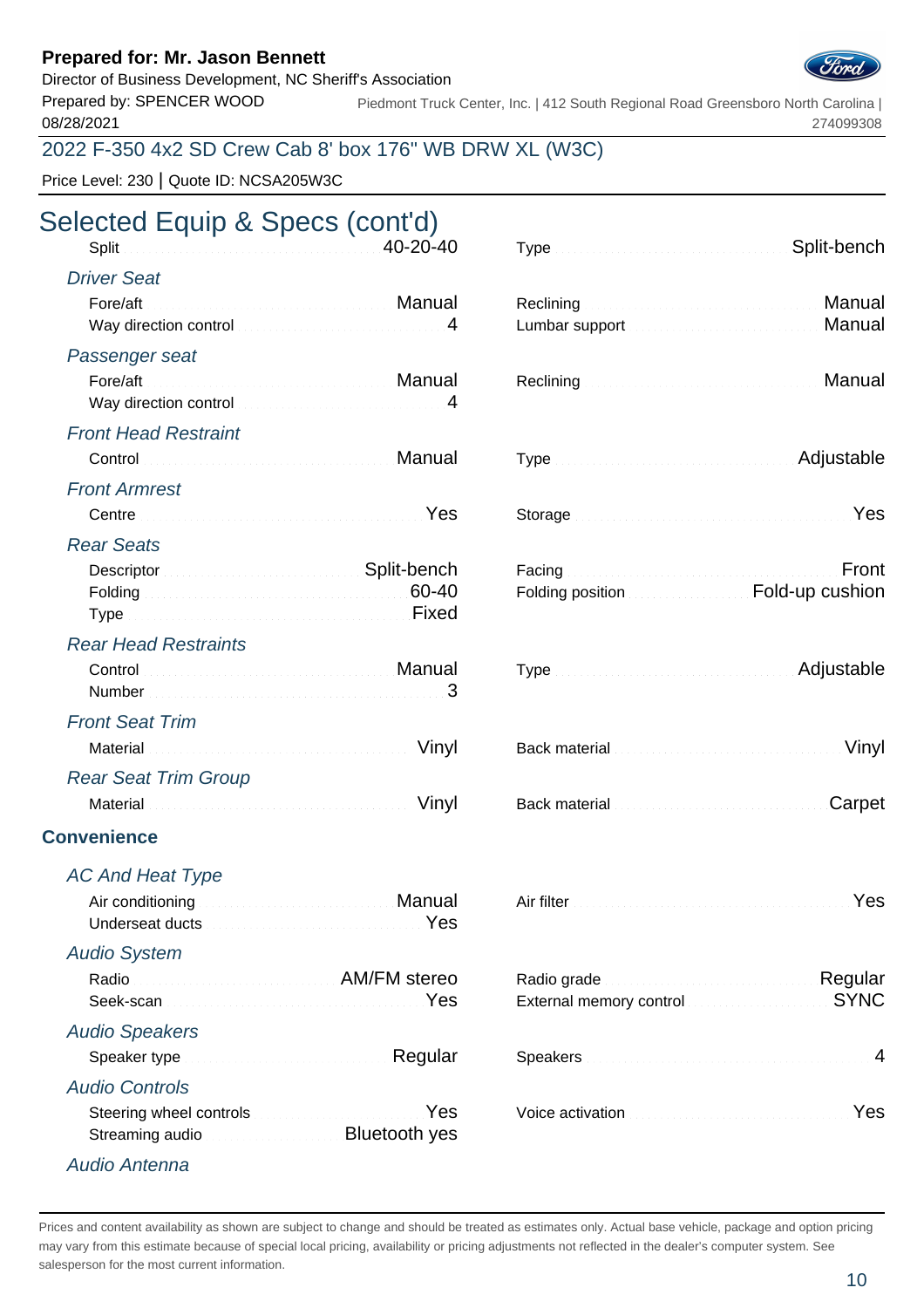Director of Business Development, NC Sheriff's Association

Prepared by: SPENCER WOOD 08/28/2021

Piedmont Truck Center, Inc. | 412 South Regional Road Greensboro North Carolina | 274099308

## 2022 F-350 4x2 SD Crew Cab 8' box 176" WB DRW XL (W3C)

Price Level: 230 | Quote ID: NCSA205W3C

# Selected Equip & Specs (cont'd)

| Type Manual Communications of the Fixed                                                                                                                                                                                        |                                                     |                                                                                                                                                                                                                                                                                                  |        |
|--------------------------------------------------------------------------------------------------------------------------------------------------------------------------------------------------------------------------------|-----------------------------------------------------|--------------------------------------------------------------------------------------------------------------------------------------------------------------------------------------------------------------------------------------------------------------------------------------------------|--------|
| <b>LCD Monitors</b>                                                                                                                                                                                                            |                                                     |                                                                                                                                                                                                                                                                                                  |        |
|                                                                                                                                                                                                                                | 2                                                   | Primary monitor size (inches)                                                                                                                                                                                                                                                                    | 4.2    |
| <b>Convenience Features</b>                                                                                                                                                                                                    |                                                     |                                                                                                                                                                                                                                                                                                  |        |
| Wireless phone connectivity <b>Constant Bluetooth</b>                                                                                                                                                                          | 2                                                   | Emergency SOS <b>Contract Contract Contract Contract Contract Contract Contract Contract Contract Contract Contract Contract Contract Contract Contract Contract Contract Contract Contract Contract Contract Contract Contract </b><br>Smart device integration <b>Smart device integration</b> |        |
| <b>Door Lock Activation</b>                                                                                                                                                                                                    |                                                     |                                                                                                                                                                                                                                                                                                  |        |
| Type Manual Manual Albert Manual Manual                                                                                                                                                                                        |                                                     |                                                                                                                                                                                                                                                                                                  |        |
| Door Lock Type                                                                                                                                                                                                                 |                                                     |                                                                                                                                                                                                                                                                                                  |        |
| Tailgate/rear door lock <b>Contract Contract Manual</b>                                                                                                                                                                        |                                                     |                                                                                                                                                                                                                                                                                                  |        |
| <b>Door Locks Extra FOB Controls</b>                                                                                                                                                                                           |                                                     |                                                                                                                                                                                                                                                                                                  |        |
| Remote engine start Smart device only                                                                                                                                                                                          |                                                     |                                                                                                                                                                                                                                                                                                  |        |
| <b>Instrumentation Type</b>                                                                                                                                                                                                    |                                                     |                                                                                                                                                                                                                                                                                                  |        |
| Appearance Analog Appearance Analog Appearance                                                                                                                                                                                 |                                                     |                                                                                                                                                                                                                                                                                                  |        |
| <b>Instrumentation Gauges</b>                                                                                                                                                                                                  |                                                     |                                                                                                                                                                                                                                                                                                  |        |
| Tachometer Manual Communication of the Yes                                                                                                                                                                                     |                                                     | Oil pressure <b>Committee Committee Committee Committee Committee Committee Committee Committee</b>                                                                                                                                                                                              | Yes    |
| Engine temperature Manuscriptus and Manuscriptus Yes                                                                                                                                                                           |                                                     | Transmission fluid tempYes                                                                                                                                                                                                                                                                       |        |
| Engine hour meter <b>Expanditure of August 2018</b>                                                                                                                                                                            |                                                     |                                                                                                                                                                                                                                                                                                  |        |
| <b>Instrumentation Warnings</b>                                                                                                                                                                                                |                                                     |                                                                                                                                                                                                                                                                                                  |        |
| Oil pressure <b>Executive Community</b> Pes                                                                                                                                                                                    |                                                     | Engine temperature Manuscriptus and Mes                                                                                                                                                                                                                                                          |        |
| Battery <b>Executive Community</b> Pes<br>Key Martin Martin March 1998                                                                                                                                                         |                                                     | Lights on <b>Executive Contract Contract on the State Contract Contract Contract Contract Contract Contract Contract Contract Contract Contract Contract Contract Contract Contract Contract Contract Contract Contract Contract</b><br>Low fuel <b>Executive Community Community</b> Pes        |        |
| Door ajar <b>Martin Albert Bernard Albert Bernard Albert Bernard Albert Bernard Albert Bernard Albert Bernard Albert B</b>                                                                                                     |                                                     |                                                                                                                                                                                                                                                                                                  | Yes    |
| Brake fluid <b>Election Community Community</b> Pes                                                                                                                                                                            |                                                     | Low tire pressure <b>Exercise Exercise Tire specific</b>                                                                                                                                                                                                                                         |        |
| <b>Instrumentation Displays</b>                                                                                                                                                                                                |                                                     |                                                                                                                                                                                                                                                                                                  |        |
| Clock Clock Clock Clock Clock Clock Clock Clock Clock Clock Clock Clock Clock Clock Clock Clock Clock Clock Clock Clock Clock Clock Clock Clock Clock Clock Clock Clock Clock Clock Clock Clock Clock Clock Clock Clock Clock  |                                                     | Compass New Yes                                                                                                                                                                                                                                                                                  |        |
| Exterior temp                                                                                                                                                                                                                  |                                                     | Systems monitor <b>Election Contract Contract of Press</b>                                                                                                                                                                                                                                       |        |
| Camera(s) - rear manufacturers and containing the contact of the contact of the contact of the contact of the contact of the contact of the contact of the contact of the contact of the contact of the contact of the contact | Yes                                                 |                                                                                                                                                                                                                                                                                                  |        |
| <b>Instrumentation Feature</b>                                                                                                                                                                                                 |                                                     |                                                                                                                                                                                                                                                                                                  |        |
|                                                                                                                                                                                                                                | Yes                                                 |                                                                                                                                                                                                                                                                                                  | Yes    |
| <b>Steering Wheel Type</b>                                                                                                                                                                                                     |                                                     |                                                                                                                                                                                                                                                                                                  |        |
| Material                                                                                                                                                                                                                       | <b>Martin Communication Continued City Orethane</b> |                                                                                                                                                                                                                                                                                                  | Manual |
|                                                                                                                                                                                                                                | Manual                                              |                                                                                                                                                                                                                                                                                                  |        |
| <b>Front Side Windows</b>                                                                                                                                                                                                      |                                                     |                                                                                                                                                                                                                                                                                                  |        |
| Window 1st row activation                                                                                                                                                                                                      | Manual                                              |                                                                                                                                                                                                                                                                                                  |        |
| <b>Windows Rear Side</b>                                                                                                                                                                                                       |                                                     |                                                                                                                                                                                                                                                                                                  |        |

|                          | .911 Assist |
|--------------------------|-------------|
| Smart device integration | App link    |

| Oil pressure <b>Commission Commission Commission</b> Yes     |  |
|--------------------------------------------------------------|--|
| Transmission fluid temp <b>Construction Construction</b> Yes |  |

| Engine temperature <b>Engine Service Resident Service Service Service Service Service Service Service Service Service Service Service Service Service Service Service Service Service Service Service Service Service Service Se</b> |        |
|--------------------------------------------------------------------------------------------------------------------------------------------------------------------------------------------------------------------------------------|--------|
| Lights on <b>Executive Contract Contract on the State Contract Contract Contract Contract Contract Contract Control</b>                                                                                                              |        |
| Low fuel <b>contract the contract of the contract of the Ves</b>                                                                                                                                                                     |        |
| Service interval <b>Service Service Community</b> Pes                                                                                                                                                                                |        |
| Low tire pressure <b>Exercise Exercise Tire specific</b>                                                                                                                                                                             |        |
| Compass Yes<br>Systems monitor <b>Constitution Constitution</b> Yes                                                                                                                                                                  |        |
| Trip odometer New Yes                                                                                                                                                                                                                |        |
|                                                                                                                                                                                                                                      | Manual |

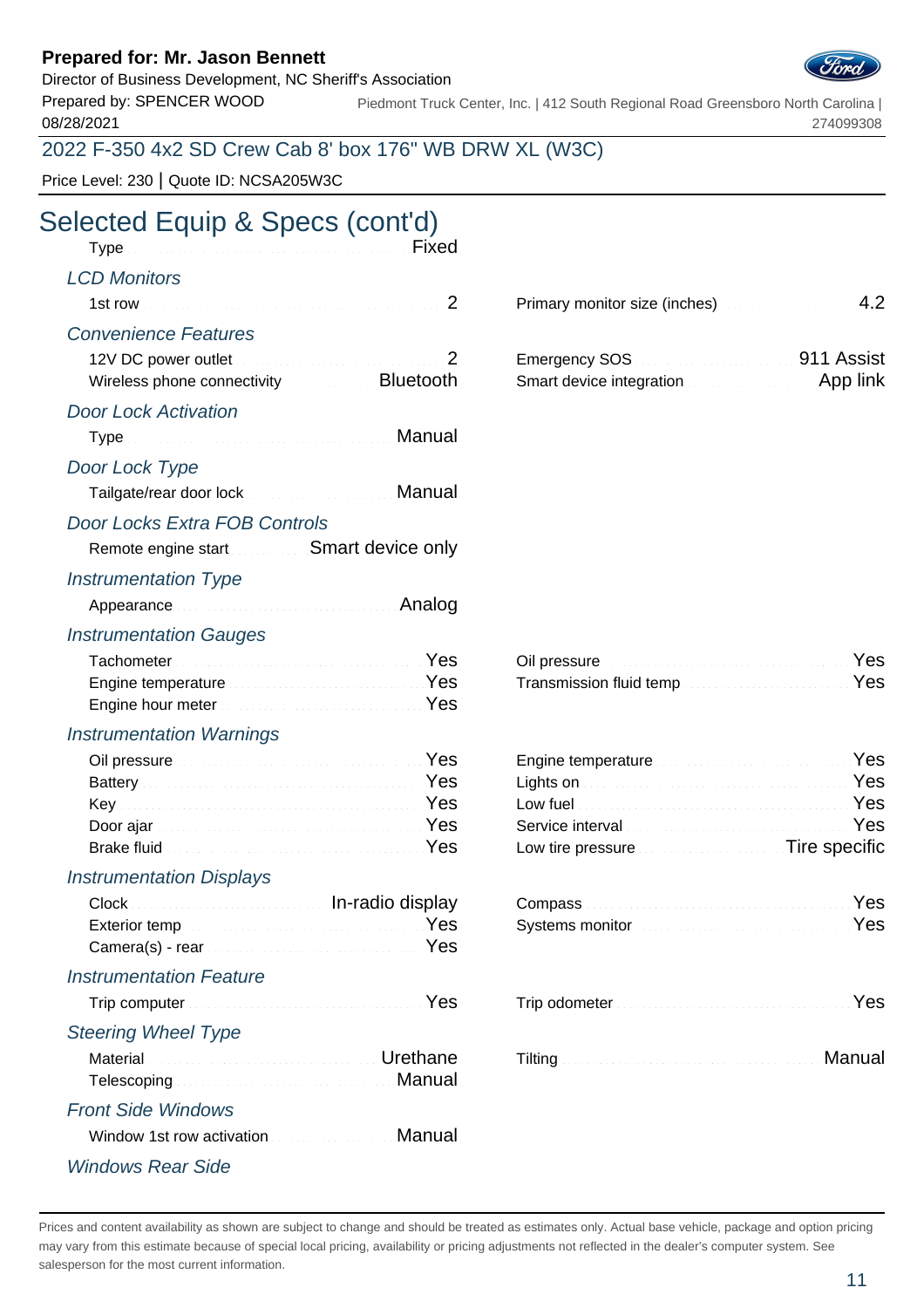### Director of Business Development, NC Sheriff's Association



Prepared by: SPENCER WOOD 08/28/2021 Piedmont Truck Center, Inc. | 412 South Regional Road Greensboro North Carolina | 274099308

2022 F-350 4x2 SD Crew Cab 8' box 176" WB DRW XL (W3C)

Price Level: 230 | Quote ID: NCSA205W3C

## Selected Equip & Specs (cont'd)

| 2nd row activation <b>Committee Committee Committee Committee Committee Committee Committee Committee Committee</b> |                         |
|---------------------------------------------------------------------------------------------------------------------|-------------------------|
| Tinted <b>Executive Community Community</b> Contract to Light                                                       | <b>Window Features</b>  |
| Wiper Wiper Street Street Street Wariable intermittent                                                              | <b>Front Windshield</b> |
| Window Manual Communication of the United States of the United States of the United States of the United States     | <b>Rear Windshield</b>  |

#### **Interior**

| Passenger Visor                                                |                                                            |                                                                                                                |
|----------------------------------------------------------------|------------------------------------------------------------|----------------------------------------------------------------------------------------------------------------|
| Yes                                                            |                                                            |                                                                                                                |
| <b>Rear View Mirror</b>                                        |                                                            |                                                                                                                |
| Day-night News All Day-night News All Day-night                |                                                            |                                                                                                                |
| <b>Headliner</b>                                               |                                                            |                                                                                                                |
| Coverage <b>Exploration Coverage Coverage</b>                  |                                                            | Cloth                                                                                                          |
| <b>Floor Trim</b>                                              |                                                            |                                                                                                                |
| Full<br>Coverage                                               |                                                            | Vinyl/rubber                                                                                                   |
| <b>Trim Feature</b>                                            |                                                            |                                                                                                                |
| Gear shifter material <b>Constitution Constanting Urethane</b> |                                                            | Chrome                                                                                                         |
| Lighting                                                       |                                                            |                                                                                                                |
| Dome light type <b>Exercise Community</b> Fade                 |                                                            | Yes                                                                                                            |
| Rear reading Manuscript Area Manuscript Pes                    |                                                            | Variable IP lighting Market Maria Message Market Message Market Message Market Message Market Market Message M |
| <b>Overhead Console Storage</b>                                |                                                            |                                                                                                                |
| Storage New Yes                                                |                                                            | Full                                                                                                           |
| <b>Storage</b>                                                 |                                                            |                                                                                                                |
| Front Beverage holder(s) Manual Communication Ves              | Glove box <b>Executive Control Control Control</b> Locking |                                                                                                                |
| Yes                                                            |                                                            | Yes                                                                                                            |
| Instrument panel <b>Executive Covered bin</b>                  |                                                            | Dashboard Manual Communication of the Mes                                                                      |
| Legroom                                                        |                                                            |                                                                                                                |
| 43.9"<br>Front :                                               |                                                            | 43.6"                                                                                                          |
| Headroom                                                       |                                                            |                                                                                                                |
| 40.8"                                                          |                                                            | 40.4"                                                                                                          |
| <b>Hip Room</b>                                                |                                                            |                                                                                                                |
| 62.5"                                                          |                                                            | 64.7"                                                                                                          |

| Material Cloth                                                                                                 |  |
|----------------------------------------------------------------------------------------------------------------|--|
| Covering Continuum Covering Covering Covering Covering Covering Covering Covering Covering Covering Covering C |  |
| Interior accents <b>Election Controllection</b> Chrome                                                         |  |
| Front reading New Yes<br>Variable IP lighting [19] Variable IP lighting [19] Variable IP lighting [19] Ves     |  |
|                                                                                                                |  |
| Rear yes <b>Manual Accords</b> 2014 Nest Press, 2014<br>Dashboard Manual Manual Communication of Pes           |  |
|                                                                                                                |  |
| Rear 40.4"                                                                                                     |  |
|                                                                                                                |  |